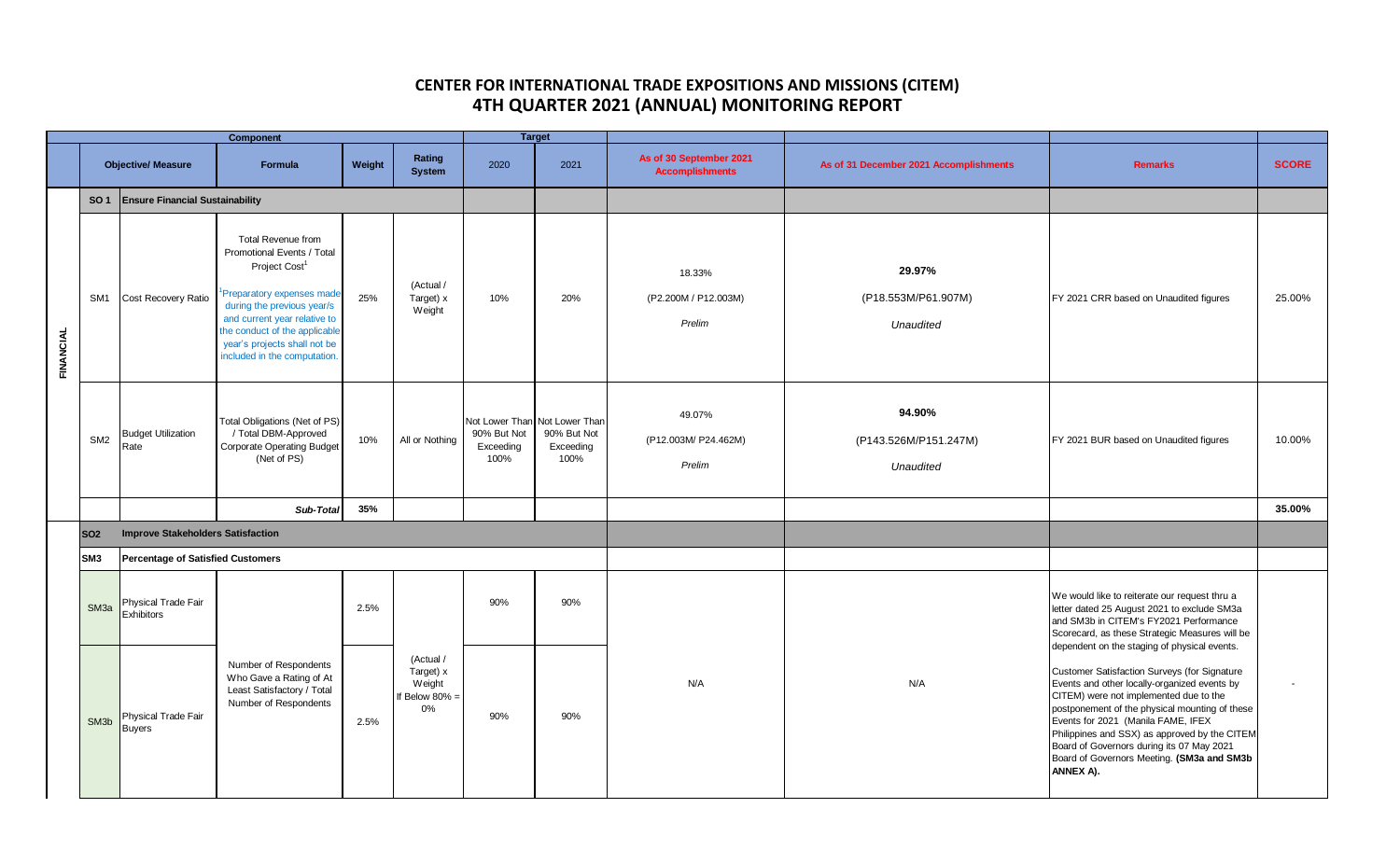| Component           |                           |                                                                                     |                                                                                                         |        |                                                             | <b>Target</b>                           |                                                  |                                                   |                                        |                                                                                                                                                                                                                                                                                                                                                                                                                    |              |
|---------------------|---------------------------|-------------------------------------------------------------------------------------|---------------------------------------------------------------------------------------------------------|--------|-------------------------------------------------------------|-----------------------------------------|--------------------------------------------------|---------------------------------------------------|----------------------------------------|--------------------------------------------------------------------------------------------------------------------------------------------------------------------------------------------------------------------------------------------------------------------------------------------------------------------------------------------------------------------------------------------------------------------|--------------|
|                     | <b>Objective/ Measure</b> |                                                                                     | Formula                                                                                                 | Weight | Rating<br><b>System</b>                                     | 2020                                    | 2021                                             | As of 30 September 2021<br><b>Accomplishments</b> | As of 31 December 2021 Accomplishments | <b>Remarks</b>                                                                                                                                                                                                                                                                                                                                                                                                     | <b>SCORE</b> |
|                     | SM <sub>3c</sub>          | Digital Trade Fair<br><b>Exhibitors</b>                                             | Number of Respondents<br>Who Gave a Rating of At<br>Least Satisfactory / Total<br>Number of Respondents | 2.5%   | (Actual /<br>Target) x<br>Weight<br>If Below $80\%$ =<br>0% | N/A                                     | 90%                                              | <b>IFEX Digital Expo CSS</b><br>ongoing           | 93.00%                                 | IFEX Digital Expo 92.06%<br>FAME+ Market Days 93.94%<br>Please refer to CITEM letter dated 11 January<br>2022, specifically ANNEX C of the letter which<br>provides a detailed report on the challenges and<br>issues encountered by CITEM in the conduct<br>and implementation of the online CSS for its<br>digital Signature Events in 2021, and<br>recommendations for improvement (SM3c and<br>SM3d ANNEX E)   | 2.50%        |
|                     | SM <sub>3d</sub>          | Digital Trade Fair<br><b>Buyers</b>                                                 |                                                                                                         | 2.5%   |                                                             | N/A                                     | 90%                                              | <b>IFEX Digital Expo CSS</b><br>ongoing           | 100.00%                                | IFEX Digital Expo 100.00%<br>FAME+ Market Days 100.00%<br>Please refer to CITEM letter dated 11 January<br>2022, specifically ANNEX C of the letter which<br>provides a detailed report on the challenges and<br>issues encountered by CITEM in the conduct<br>and implementation of the online CSS for its<br>digital Signature Events in 2021, and<br>recommendations for improvement (SM3c and<br>SM3d ANNEX E) | 2.50%        |
|                     | SO <sub>3</sub>           | Increase Stakeholder Awareness                                                      |                                                                                                         |        |                                                             |                                         |                                                  |                                                   |                                        |                                                                                                                                                                                                                                                                                                                                                                                                                    |              |
| <b>STAKEHOLDERS</b> | SM <sub>4a</sub>          | Number of Trade<br><b>Buyers in Export</b><br><b>Promotion Events</b><br>(Physical) | <b>Actual Accomplishment</b>                                                                            | 5%     | (Actual /<br>Target) x<br>Weight                            | 3,520<br>(Buyers Only,<br>Unique Count) | 2,684<br>(Trade Buyers<br>Only, Unique<br>Count) | 222<br>(preliminary figure)                       | 114                                    | We would like to reiterate our request<br>thru a letter dated 25 August 2021 for<br>SM4a to be excluded in CITEM's 2021<br>Performance Scorecard.<br>The physical mounting of CITEM<br>Signature Events for 2021 (Manila FAME,<br>IFEX Philippines) was postponed as<br>approved by the CITEM Board of<br>Governors during its 07 May 2021 Board<br>of Governors Meeting.                                          |              |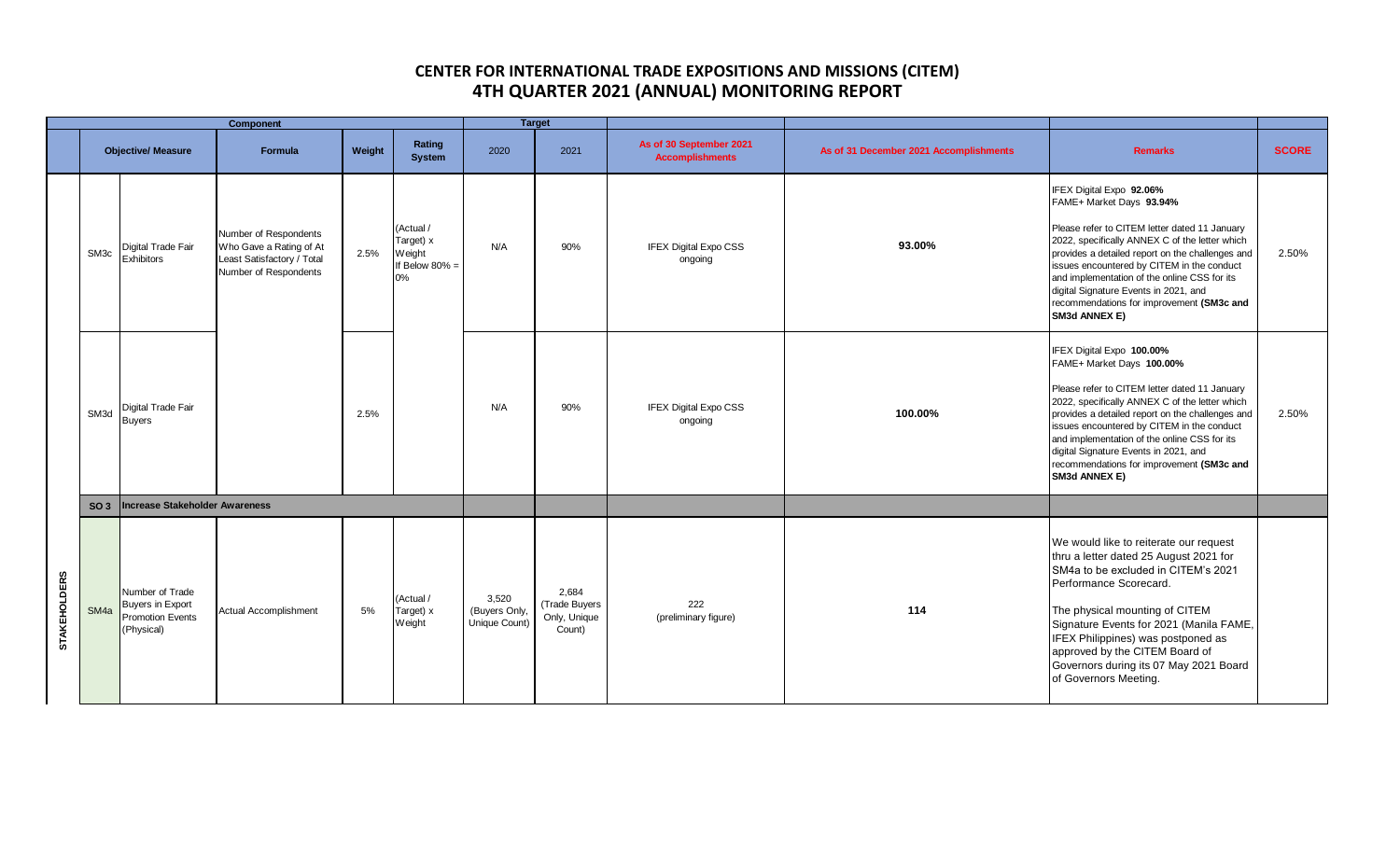| SM4b            | <b>Objective/ Measure</b>                                                                                    | <b>Formula</b>                                | Weight     |                                  |        |                                                                   |                                                                                                                                                                                               |                                                       |                                                                                                                                                                                                                                                                                                                      |              |
|-----------------|--------------------------------------------------------------------------------------------------------------|-----------------------------------------------|------------|----------------------------------|--------|-------------------------------------------------------------------|-----------------------------------------------------------------------------------------------------------------------------------------------------------------------------------------------|-------------------------------------------------------|----------------------------------------------------------------------------------------------------------------------------------------------------------------------------------------------------------------------------------------------------------------------------------------------------------------------|--------------|
|                 |                                                                                                              |                                               |            | Rating<br><b>System</b>          | 2020   | 2021                                                              | As of 30 September 2021<br><b>Accomplishments</b>                                                                                                                                             | As of 31 December 2021 Accomplishments                | <b>Remarks</b>                                                                                                                                                                                                                                                                                                       | <b>SCORE</b> |
|                 | Number of Trade<br><b>Buyers in Export</b><br>Promotion Events<br>(Digital/Online)                           | Actual Accomplishment                         | 5%         | (Actual /<br>Target) x<br>Weight |        | 3,569<br>(Trade Buyers<br>Only, Unique<br>Count)                  | 2,719<br>(prelim)                                                                                                                                                                             | 3,627                                                 | The number of trade buyers for the year in<br>digital/online export promotion events was based<br>on unique trade buyers from CITEM Signature<br>Events in Digital Platform, Digital Trade Shows,<br>and Business Matching Events, which are<br>encoded into CITEM's database, the Visitors<br>Profile System (VPS). | 5.00%        |
| SM <sub>5</sub> | Establish a Board-<br>Approved Medium-<br>Term Marketing Plan                                                | <b>Actual Accomplishment</b>                  | 5%         | All or Nothing                   | N/A    | Board-<br>Approved<br>Medium-Term<br>$(3-Year)$<br>Marketing Plan | CITEM prepared the preliminary draft of<br>the agency's Medium-Term (3-Year)<br>Marketing Plan which will be presented<br>to the Board during the Board Meeting<br>scheduled in November 2021 | Board-Approved Medium-Term (3-Year) Marketing<br>Plan | The CITEM Board of Governors approved the<br>agency's Medium-Term (3-Year) Marketing<br>Plan during its 25 November 2021 Board of<br>Governors Meeting (SM5 ANNEX A).                                                                                                                                                | 5.00%        |
| SM <sub>6</sub> | Increase PR Value                                                                                            | Total PR Value for CITEM's<br>2021 Projects   | 5.0%       | (Actual /<br>Target) x<br>Weight | P230 M | P250 M                                                            | P427.646 M                                                                                                                                                                                    | P572.344 M                                            | Media Meter recorded a total of<br>PHP572.344 Million in PR Value for<br>CITEM for the period of January to<br>December 2021                                                                                                                                                                                         | 5.00%        |
| <b>SO 4</b>     |                                                                                                              | Accelerate the Growth and Development of SMEs |            |                                  |        |                                                                   |                                                                                                                                                                                               |                                                       |                                                                                                                                                                                                                                                                                                                      |              |
| SM7             | Number of SMEs<br>Participating in Export<br><b>Promotion Activities</b><br>(Physical and<br>Digital/Online) | <b>Actual Accomplishment</b>                  | 10%<br>40% | (Actual /<br>Target) x<br>Weight | N/A    | 718                                                               | 1000<br>(Preliminary figure)                                                                                                                                                                  | 1,284                                                 | A total of 1,284 SMEs/companies<br>participated in CITEM's Physical and<br>Digital/Online Export Promotion Activities<br>implemented in 2021, representing an<br>accomplishment of 178.83% of the total<br>target for the year:                                                                                      | 10%          |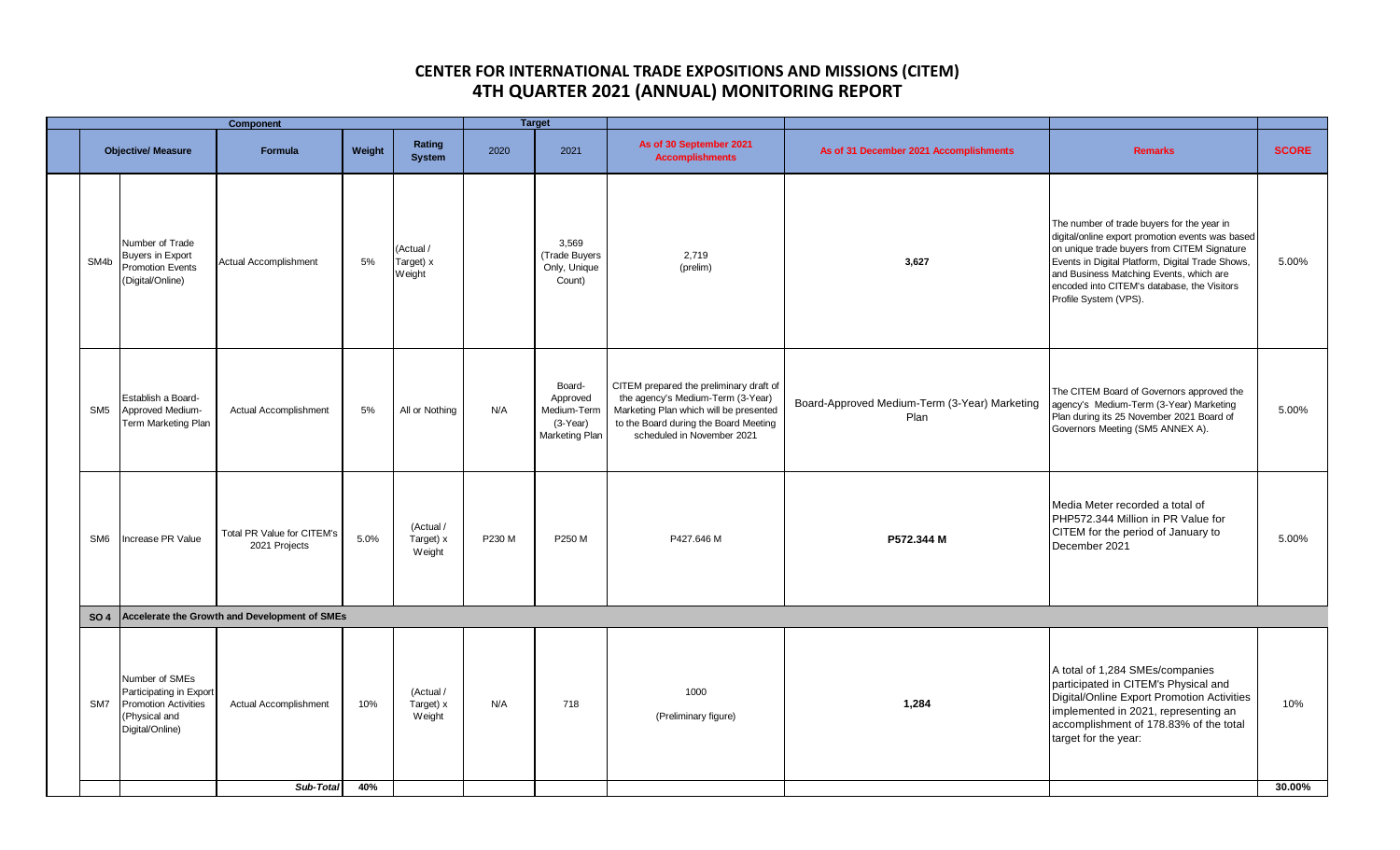| Component        |                 |                                                             |                                                                                                                                                    |        |                                  | <b>Target</b>                                                                                                  |                                                                                               |                                                                                                                                                                                                                                                                                                                                                                                                                                                                                                                                                                                                                                                                                                                                                                                                                                                                                      |                                                                                                                                                                                                                                                                                                                                                                                                                                                                                                                                                                                                                                                                                                                                                                                                                                                                                                                                                                                                                                                                                                                                                                                                                                                                          |                                                                                                                                                                    |              |
|------------------|-----------------|-------------------------------------------------------------|----------------------------------------------------------------------------------------------------------------------------------------------------|--------|----------------------------------|----------------------------------------------------------------------------------------------------------------|-----------------------------------------------------------------------------------------------|--------------------------------------------------------------------------------------------------------------------------------------------------------------------------------------------------------------------------------------------------------------------------------------------------------------------------------------------------------------------------------------------------------------------------------------------------------------------------------------------------------------------------------------------------------------------------------------------------------------------------------------------------------------------------------------------------------------------------------------------------------------------------------------------------------------------------------------------------------------------------------------|--------------------------------------------------------------------------------------------------------------------------------------------------------------------------------------------------------------------------------------------------------------------------------------------------------------------------------------------------------------------------------------------------------------------------------------------------------------------------------------------------------------------------------------------------------------------------------------------------------------------------------------------------------------------------------------------------------------------------------------------------------------------------------------------------------------------------------------------------------------------------------------------------------------------------------------------------------------------------------------------------------------------------------------------------------------------------------------------------------------------------------------------------------------------------------------------------------------------------------------------------------------------------|--------------------------------------------------------------------------------------------------------------------------------------------------------------------|--------------|
|                  |                 | <b>Objective/ Measure</b>                                   | <b>Formula</b>                                                                                                                                     | Weight | Rating<br><b>System</b>          | 2020                                                                                                           | 2021                                                                                          | As of 30 September 2021<br><b>Accomplishments</b>                                                                                                                                                                                                                                                                                                                                                                                                                                                                                                                                                                                                                                                                                                                                                                                                                                    | As of 31 December 2021 Accomplishments                                                                                                                                                                                                                                                                                                                                                                                                                                                                                                                                                                                                                                                                                                                                                                                                                                                                                                                                                                                                                                                                                                                                                                                                                                   | <b>Remarks</b>                                                                                                                                                     | <b>SCORE</b> |
|                  | SO <sub>5</sub> |                                                             | Institutionalize Systems and Processes including the Enhancement and Development of CITEM's Digital Promotion Structure                            |        |                                  |                                                                                                                |                                                                                               |                                                                                                                                                                                                                                                                                                                                                                                                                                                                                                                                                                                                                                                                                                                                                                                                                                                                                      |                                                                                                                                                                                                                                                                                                                                                                                                                                                                                                                                                                                                                                                                                                                                                                                                                                                                                                                                                                                                                                                                                                                                                                                                                                                                          |                                                                                                                                                                    |              |
| INTERNAL PROCESS | SM <sub>8</sub> | Percentage of<br>Completion of the<br><b>ISSP</b>           | Number of Deliverables<br>Attained <sup>2</sup> / Total Number of<br><b>Deliverables</b><br><sup>2</sup> Fully operational<br>systems/applications | 10%    | (Actual /<br>Target) x<br>Weight | 100%<br>Attainment of<br>2020<br>Deliverables<br>(Based on<br><b>JICT-Approved</b><br>ISSP 2019-<br>2020 ISSP) | 100%<br>Attainment of<br>2021<br>Deliverables<br>Based on DICT<br>Endorsed/Appr<br>oved ISSP) | Digital Trade and Community Platform<br><b>Information System</b><br>1. Exhibitors Profile System - 80%<br>complete (inhouse)<br>2. Visitors Registration System - 80%<br>complete (inhouse)<br>3. Visitors Profile System - 80%<br>complete (inhouse)<br>4. Customer Relationship Management<br>System - 100% complete (outsourced)<br>5. Exhibitor Product Sales Monitoring<br>System - 70% complete (inhouse)<br>6. Content Management System - 83%<br>complete (outsourced)<br>Administrative Services Information<br>Systems<br>1. Human Resources Information<br>System (Employee attendance -eDTR)<br>100% complete (inhouse)<br>2. Records Management System<br>(Document Tracking System) - 45%<br>complete (inhouse)<br>3. Inventory Management System - 37%<br>4. Accounting System - 0%<br>5. Procurement System - 0%<br>6. Online Ticketing - 66% complete<br>(inhouse) | Digital Trade and Community Platform Information System<br>1. Exhibitors Profile System - 100% completed (outsourced)<br>2. Business Matching - 100% completed (outsourced)<br>3. Visitors Registration System - 100% completed (outsourced)<br>4. Visitors Profile System - 100% maintained (inhouse)<br>5. Customer Relationship Management System - 100% completed<br>(outsourced)<br>6. Exhibitors Product Sales Monitoring System - 100% maintained<br>inhouse)<br>7. Content Management System - 100% completed (outsourced)<br><b>Administrative Services Information Systems</b><br>1. Human Resources Information System (Employee attendance -<br>eDTR) - 100% completed (inhouse)<br>2. Records Management System (Document Tracking System) -<br>90% completed (inhouse)<br>3. Inventory Management System - 100% completed (opensource<br>4. Online Ticketing - 100% completed (opensource)<br>Operational and Continuing<br>1. Marketing Automation System -100% Renewed<br>2. Project Management System - 100% Procured (Procured new<br>app)<br>3. Master Document Register-100% Maintained (inhouse)<br>4. IT Resource Management System - 100% Maintained (open<br>source)<br>5. Intranet Portal Information System - 100% Maintained (open<br>source) | 15 projects out of the 16 Information Systems (7<br>DTCPIS, 4 ASIS, and 5 operational and<br>continuing) were 100% considered 'completed'<br>by end- December 2021 | 9.38%        |
|                  | SO <sub>6</sub> | <b>Improve Organizational Efficiency</b>                    |                                                                                                                                                    |        |                                  |                                                                                                                |                                                                                               |                                                                                                                                                                                                                                                                                                                                                                                                                                                                                                                                                                                                                                                                                                                                                                                                                                                                                      |                                                                                                                                                                                                                                                                                                                                                                                                                                                                                                                                                                                                                                                                                                                                                                                                                                                                                                                                                                                                                                                                                                                                                                                                                                                                          |                                                                                                                                                                    |              |
|                  | SM9             | Improve Processes to<br><b>Quality Management</b><br>System | <b>Actual Accomplishment</b>                                                                                                                       | 5%     | All or Nothing                   | Recertification                                                                                                | ISO 9001:2015 ISO 9001:2015<br>Recertification                                                | passesd 1st Surveillance Audit during<br>the Audit held on 13 September 2021                                                                                                                                                                                                                                                                                                                                                                                                                                                                                                                                                                                                                                                                                                                                                                                                         | passed 1st Surveillance Audit during the Audit held on 13<br>September 2021                                                                                                                                                                                                                                                                                                                                                                                                                                                                                                                                                                                                                                                                                                                                                                                                                                                                                                                                                                                                                                                                                                                                                                                              | Attached Surveillance Audit Report by the Third<br>party, SOCOTEC                                                                                                  | 5.00%        |